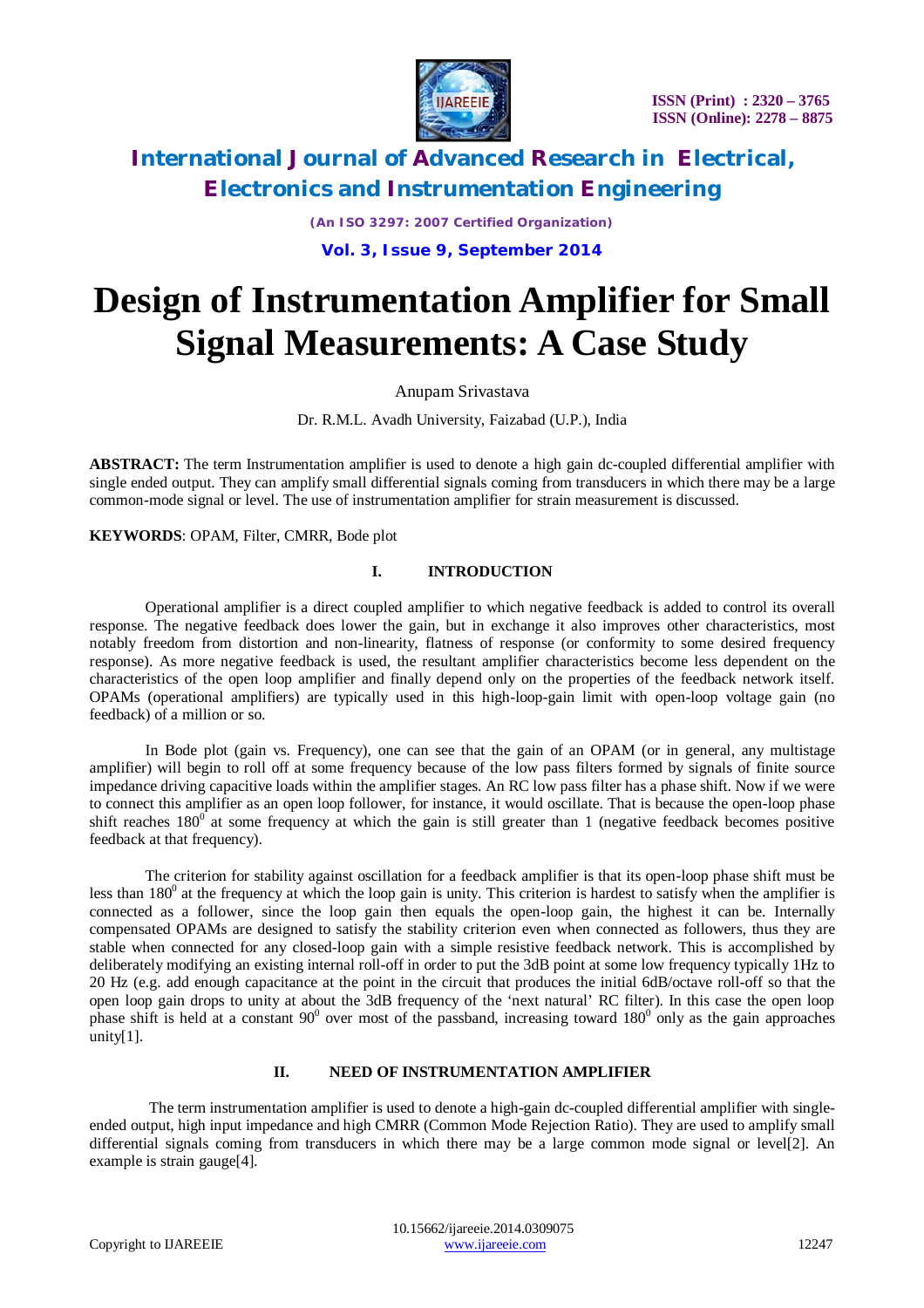

*(An ISO 3297: 2007 Certified Organization)*





Figure 1. differential amplifier

A strain gauge is a bridge arrangement (figure 1) of resistors that converts strain (elongation) of the material (to which it is attached) into resistance changes,; the net result is a small change in differential output voltage.  $R \sim 350 \Omega$  but they are subjected to differing strains. The full scale sensitivity is 2mV per Volt so full scale output is 20mV for 10 Volts dc excitation. This small differential output voltage proportional to strain rides on a 5V dc level. The differential amplifier must have extremely good CMRR in order to amplify the millivolt differential signals while rejecting variations in the  $\sim$  5V common mode signal.

As an example suppose maximum desired error is 0.1%. Because 0.1% full scale is 0.02mV (for 2mV/Volt sensitivity) riding on 5000mV. The CMRR would have to exceed  $250,000$  (5000/2x10<sup>-2</sup>) to 1 i.e. about 108 dB. And 0.05% accuracy requires minimum 114dB. So for good instrumentation, more generally high gain differencing amplifier is needed. Thus need to design an instrumentation amplifier arises which has high CMRR for example we require 100-120dB CMRR for strain gauge, 40dB CMRR is totally inadequate.

## **III. DESIGN OF INSTRUMENTATION AMPLIFIER**

Source impedance should be vey low ( $\sim$ 25  $\Omega$ ) in order to get a gain accuracy of 0.1%. A strain gauge for instance typically has a source impedance of ~350 ohms. To attain high imput impedance, add followers to the conventional differential amplifier (See fig. 2)



Figure2. Differential Amplifier with high  $Z_{in}$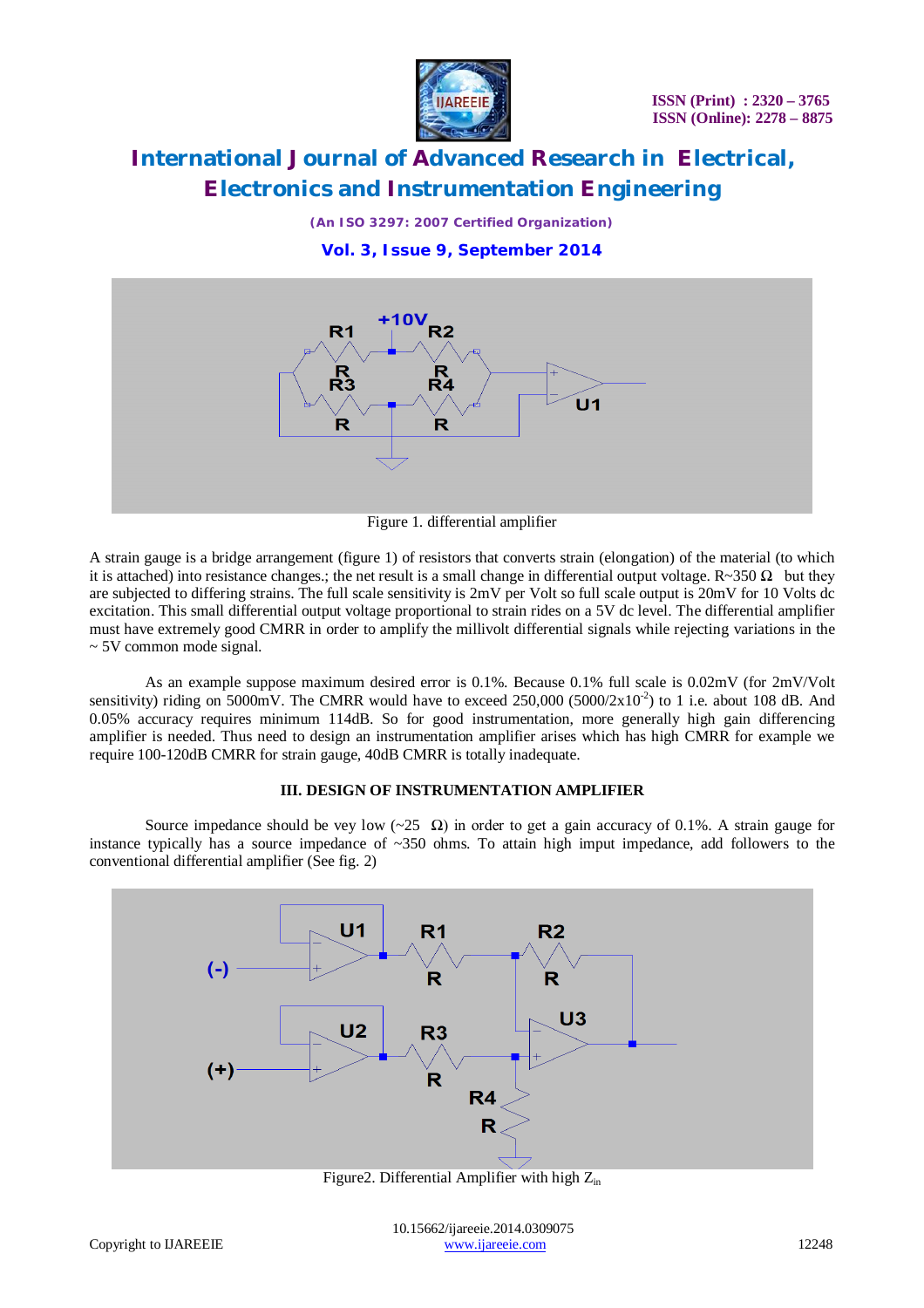

*(An ISO 3297: 2007 Certified Organization)*

## **Vol. 3, Issue 9, September 2014**

The disadvantage with this amplifier is that it requires high CMRR in both the followers and in the final OPAM. So we design it as below (fig. 3)



Figure3. Instrumentation Amplifier

Input stage of two OPAMs provides high differential gain and unity common mode gain. No close resistor matching is required. The input OPAMs must have high CMRR and they should be chosen carefully[3]. The gain is set by R4and R8.

#### **IV. EXPERIMENTAL**

The instrumentation amplifier shown in figure 3 is simulated using LTSPICE. The +15V and -15V biasing voltages are not shown for the sake of clarity.



Figure 4. Operational Amplifier

The transient response of as shown opam (LT 100A ) is seen in figure 4.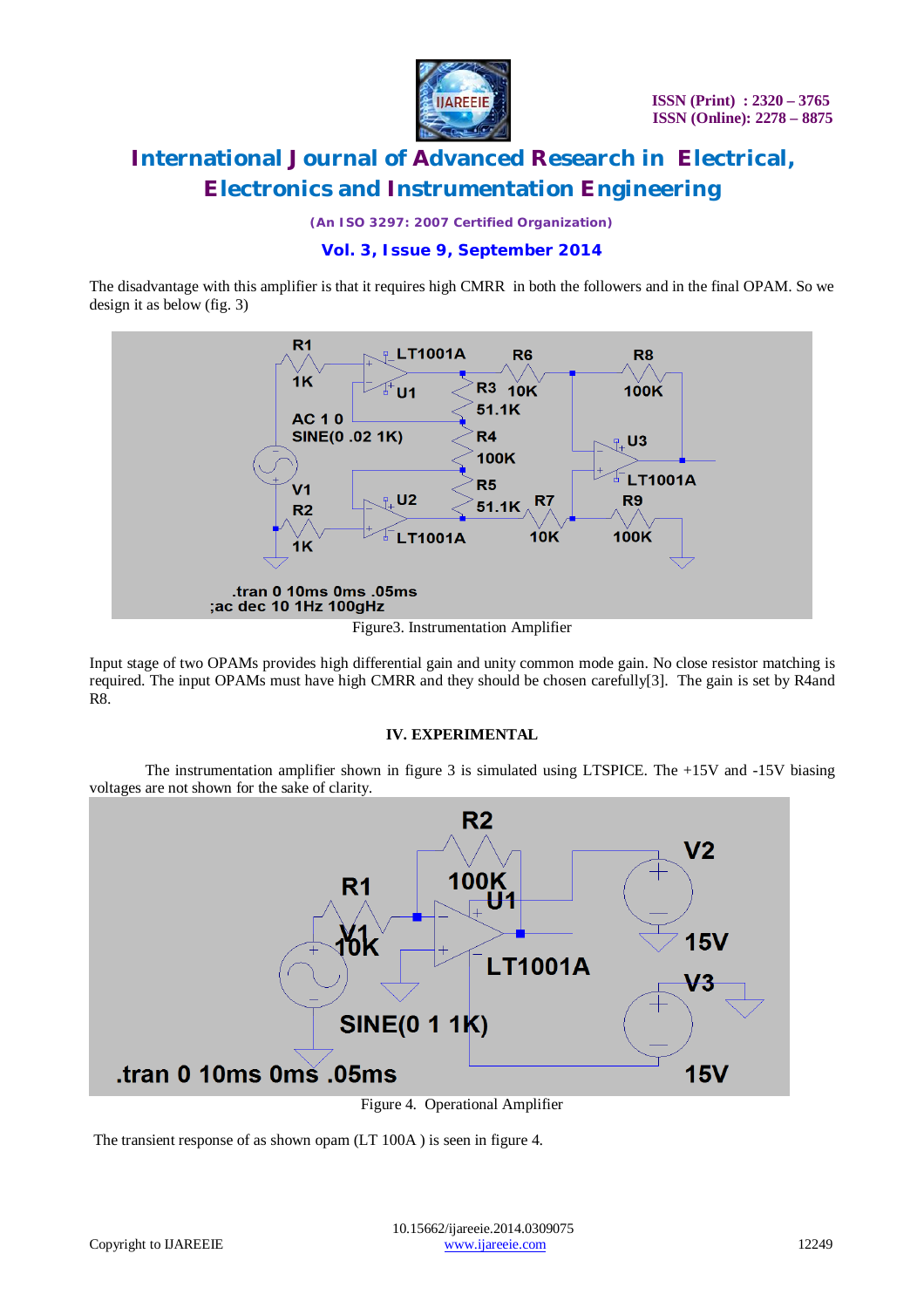

*(An ISO 3297: 2007 Certified Organization)*

**Vol. 3, Issue 9, September 2014**



Figure 5. transient response of operational amplifier



Figure 6. Transient response of instrumentation amplifier



 10.15662/ijareeie.2014.0309075 Copyright to IJAREEIE www.ijareeie.com 12250 Figure 7. Frequency response of instrumentation amplifier